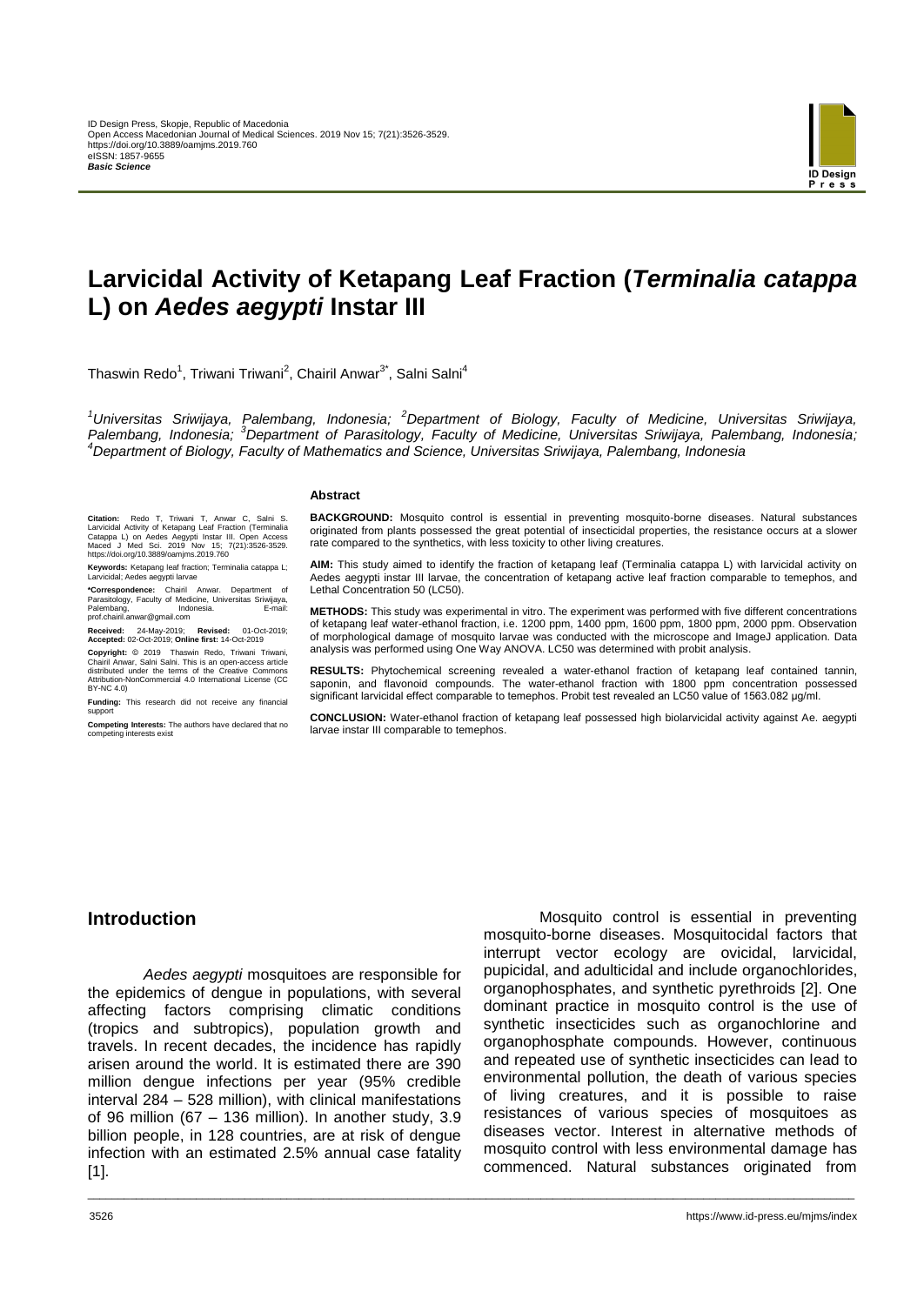*\_\_\_\_\_\_\_\_\_\_\_\_\_\_\_\_\_\_\_\_\_\_\_\_\_\_\_\_\_\_\_\_\_\_\_\_\_\_\_\_\_\_\_\_\_\_\_\_\_\_\_\_\_\_\_\_\_\_\_\_\_\_\_\_\_\_\_\_\_\_\_\_\_\_\_\_\_\_\_\_\_\_\_\_\_\_\_\_\_\_\_\_\_\_\_\_\_\_\_\_\_\_\_\_\_\_\_\_\_\_\_\_\_\_\_\_\_\_\_\_\_\_\_\_\_\_\_*

plants possessed the great potential of insecticidal properties, the resistance occurs at a slower rate compared to the synthetics, with less toxicity to other living creatures [3], [4].

Abundant prior studies had proven the potential of natural sources as an alternative in insecticides. Hirota *et al.* performed a study to investigate the larvicide activities of *Smilax larvata Griseb*. (Smilacaceae) extracts against *Ae. aegypti* larvae. The crude ethanolic extract presented larvicidal effect on instar III *Ae. aegypti* larvae [5]. A study by Ashwini *et al.* discovered *Acalypha indica*  leaf extract possessed larvicidal activities against dengue vector *Aedes albopictus*. Instar III larvae of *Ae. albopictus* were exposed to 1000, 2000, 3000, 4000 and 5000 ppm concentrations of petroleum ether, chloroform, ethyl acetate, n-butanol, ethanol and aqueous extracts of *A. indica* [6].

El-Akhal *et al.* revealed the properties of larvicidal activity of essential oils of *Thymus vulgaris*  and *Origanum majorana* family of Lamiaceae against the larvae of the malaria vector *Anopheles labranchiae* [7]. Ramar *et al.* found the efficacy of essential oils (EOs) as anti-mosquito agents and its adulticidal prospective of the essential oils against *Culex quinquefasciatus* [8].

These studies further develop natural sources as an alternative to chemicals in insecticide. Ketapang possesses the properties of antimicrobial, antioxidative, anti-inflammatory, hepatoprotective, antidiabetic, anticarcinogenic, antimalaria, and antinociceptive [9], [10], [11], [12], [13], [14], [15], [16], [17]. Natural products isolated from ketapang comprising of triterpenoids (ursolic acid, Asiatic acid), squalene but no caffeine, flavonoids (isovitexin, vitexin, and rutin), gallic acid, hydrolysed tannins such as punicalagin anomers as a major component, punicalin, terflavins A and B, tergallagin, tercatain, chebulagic acid, geranin, granato B, and corilagin [12], [18].

This study aimed to identify the fraction of ketapang leaf (*Terminalia catappa L*) with larvicidal activity on *Aedes aegypti* instar III larvae, the concentration of ketapang active leaf fraction comparable to temephos, and Lethal Concentration 50 (LC50).

## **Material and Methods**

This study was experimental in vitro performed from February to March 2018. Ketapang leaf extraction and fractionation were conducted at Biomolecular Laboratory, Faculty of Medicine, Sriwijaya University, Palembang. Ketapang leaf was obtained from Cibanteng Village, Ciampea District, Bogor, Indonesia. The dried leaves were mashed with a blender and sieved to obtain the fine powder. The fine powder was macerated with 96% ethanol for 2 x 24 h. The macerate was evaporated using a water bath for 2 h with a temperature of  $\pm$  80 $^{\circ}$ C until thickened and pasty mass was formed. The fractionation process was carried out by liquid-liquid fractionation method in which the active fraction was partitioned in the separation funnel.

The efficacy test of ketapang leaf fraction against *Ae. aegypti* larvae were performed at Laboratory of Lokalitbang P2B2, Baturaja, Ogan Komering Ulu Regency, South Sumatra Province. The efficacy test was performed with a preliminary test on *Ae. aegypti* instar III larvae with three ketapang leaf fractions using n-hexane, ethyl acetate and water-ethanol at 2000 ppm concentration and observed for 24 h. The preliminary test exhibited that water-ethanol fraction possessed the highest larvicidal activity on *Ae. aegypti* instar III larvae with larvae death of 96.67% at 2000 ppm concentration. The water-ethanol fraction was selected to undergo further investigation with five concentrations. After obtaining the fraction concentration in the preliminary test, the experimental group were treated with five different concentrations of water-ethanol ketapang leaf fraction, i.e. 1200 ppm, 1400 ppm, 1600 ppm, 1800 ppm, 2000 ppm. Temephos (Abate®, BASF, Ludwigshafen, Germany) 1000 ppm dose was used as a positive control and aqua destilata as the negative control. In each experimental glass, 30 *Ae. aegypti* larvae instar III and 100 ml of water was inserted. To obtain the optimal concentration to kill the larvae, the process was repeated three times.

Observation of morphological damage of mosquito larvae before and after treatment was performed under an Axioplan (Zeiss) microscope and images were captured with the digital camera AxioCam HRC (Zeiss) and ImageJ application. Data analysis was conducted using One Way ANOVA with SPSS 21.0 software (SPSS Inc., Chicago, USA), followed by Games Howell post hoc test. LC50 was determined using probit analysis.

### **Results**

\_\_\_\_\_\_\_\_\_\_\_\_\_\_\_\_\_\_\_\_\_\_\_\_\_\_\_\_\_\_\_\_\_\_\_\_\_\_\_\_\_\_\_\_\_\_\_\_\_\_\_\_\_\_\_\_\_\_\_\_\_\_\_\_\_\_\_\_\_\_\_\_\_\_\_\_\_\_\_\_\_\_\_\_\_\_\_\_\_\_\_\_\_\_\_\_\_\_\_\_\_\_\_\_\_\_\_\_\_\_\_\_\_\_\_\_\_\_\_\_\_\_\_\_\_\_\_

Phytochemical screening of ketapang leaf on n-hexane fraction revealed the contents of steroid, terpenoid, saponin, and flavonoid compounds, while ethyl acetate and water-ethanol fraction contained tannin, saponin, and flavonoid compounds. The preliminary test exhibited that water-ethanol fraction possessed the highest larvicidal activity on *Ae. aegypti* instar III larvae with larvae death of 96.67% at 2000 ppm concentration. The water-ethanol fraction was selected to undergo further investigation with five concentrations. Figure 1 exhibited the death of *Ae.*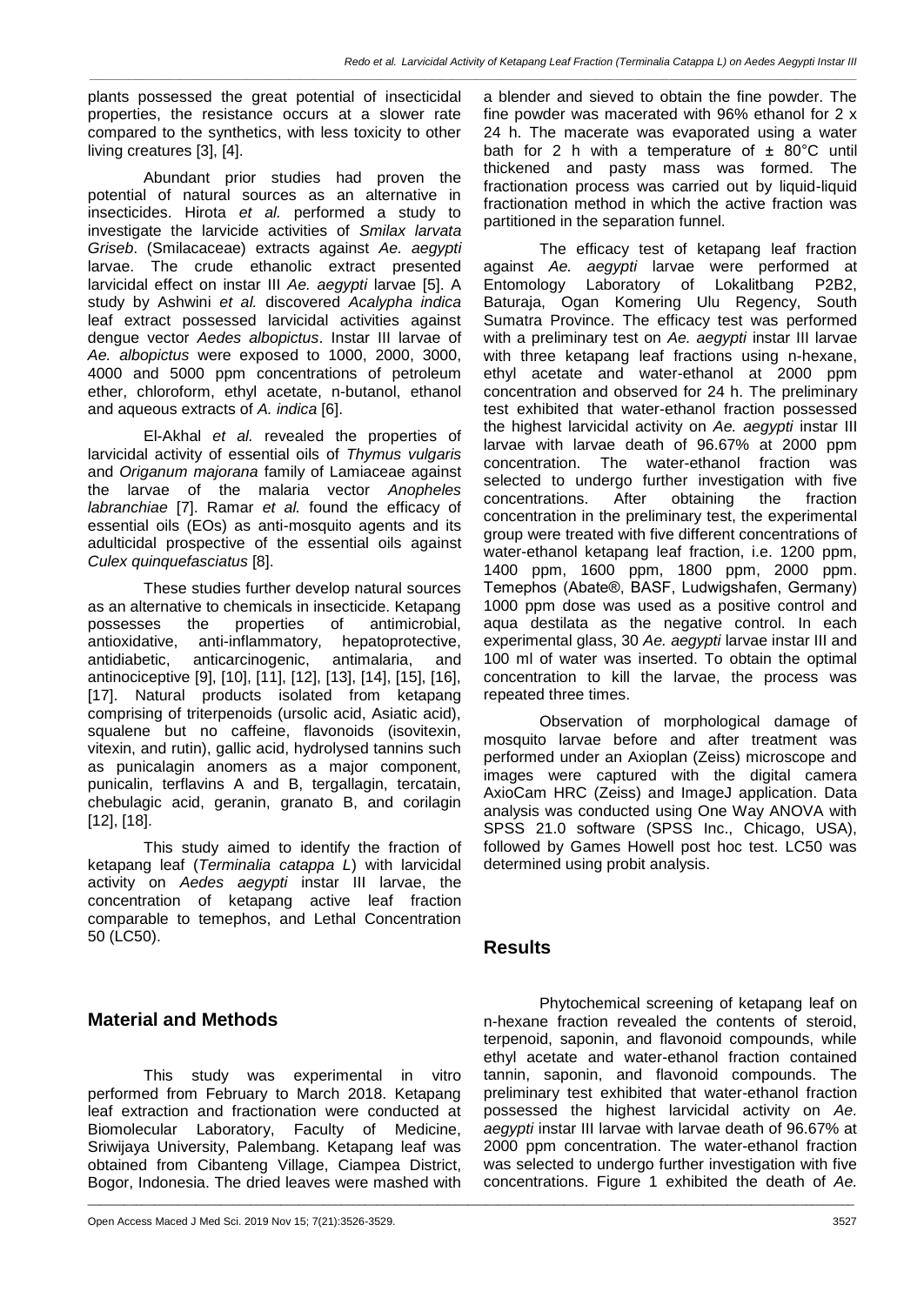*aegypti* larvae were at its highest (100%) at 2000 ppm ketapang leaf concentration. **Discussion**

\_\_\_\_\_\_\_\_\_\_\_\_\_\_\_\_\_\_\_\_\_\_\_\_\_\_\_\_\_\_\_\_\_\_\_\_\_\_\_\_\_\_\_\_\_\_\_\_\_\_\_\_\_\_\_\_\_\_\_\_\_\_\_\_\_\_\_\_\_\_\_\_\_\_\_\_\_\_\_\_\_\_\_\_\_\_\_\_\_\_\_\_\_\_\_\_\_\_\_\_\_\_\_\_\_\_\_\_\_\_\_\_\_\_\_\_\_\_\_\_\_\_\_\_\_\_\_



*Figure 1: Percentage of Ae. aegypti instar III larvae deaths 24 h after administration of water-ethanol fraction of ketapang leaf (T. catappa L); Group 1: aqua destilata; Group 2: ketapang leaf 1200 ppm; Group 3: ketapang leaf 1400 ppm; Group 4: ketapang leaf 1600 ppm; Group 5: ketapang leaf 1800 ppm; Group 6: ketapang leaf 2000 ppm; Group 7: temephos*

The average percentage of morphological damage of instar III larvae such as head, piston, abdomen, siphon, and anal papillae from various ketapang leaf concentrations and controls were presented in Table 2.

**Table 2: Percentage of morphological damage to Ae. aegypti instar III larvae after administration of water-ethanol fraction of ketapang leaf (T. catappa L)**

| Group          | Mean percentage (%) of Ae. aegypti larvae damage |          |         |        |               |
|----------------|--------------------------------------------------|----------|---------|--------|---------------|
|                | Head                                             | Pectoral | Abdomen | Siphon | Anal papillae |
|                | 1.64                                             | 1.39     | 1.69    | 1.67   | 1.69          |
| $\overline{2}$ | 69.56                                            | 60.36    | 50.37   | 54.57  | 30.54         |
| 3              | 67.19                                            | 56.73    | 48.56   | 53.67  | 30.53         |
| $\overline{4}$ | 63.20                                            | 55.98    | 45.83   | 51.94  | 28.18         |
| 5              | 59.58                                            | 44.98    | 31.51   | 49.29  | 21.35         |
| 6              | 59.76                                            | 43.16    | 29.87   | 47.53  | 21.88         |
|                | 70 BA                                            | 65.30    | 55.60   | 55.67  | 36.60         |

7 70.64 65.39 55.69 55.67 36.69 Group 1: aqua destilata; Group 2: ketapang leaf 1200 ppm; Group 3: ketapang leaf 1400 ppm; Group 4: ketapang leaf 1600 ppm; Group 5: ketapang leaf 1800 ppm; Group 6: ketapang leaf 2000 ppm; Group 7: temephos.

Table 2 showed the highest occurrence of morphological damage of the larvae was at 1200 ppm concentration aside from the positive control and was the lowest at 2000 ppm concentration.

**Table 3: Lethal Concentration (LC50) from a water-ethanol fraction of ketapang leaf**

LC50 (μg/ml) 1563.082

There were significant differences in regards to the number of *Ae. aegypti* instar III larvae death between different concentrations of a water-ethanol fraction of ketapang leaf ( $p < 0.05$ ), followed by Games-Howell post-hoc test with a p-value at 1800 ppm concentration  $0.134$  (p > 0.05). Ketapang leaf fraction larvicidal activity at 1800 ppm concentration was comparable to temephos. Probit test exhibited Lethal Concentration (LC50) from a water-ethanol fraction of ketapang leaf at 1563.082 μg/ml.

To protect themselves from herbivores, plants possess the evolving secondary metabolites that transform into active toxic ingredients, which insects feed on them. It is potential for insects to be exposed to these toxic secondary metabolites and affected physiologically with various impacts on targets ranging from proteins (enzymes, receptors, signalling molecules, ion-channels and structural proteins), nucleic acids, biomembranes, and other molecular components. It is potential for the receptor sites to be affected, including the alteration of neurotransmitter synthesis, storage, release, binding, and re-uptake, also other metabolic processes such as receptor functionality, enzymes in signal transduction pathway, etc. [19], [20], [21].

Secondary metabolites affected the insect physiology through several mechanisms include essential oils through inhibition of acetylcholinesterase (AChE), disruption of morphogenesis and alteration in the behaviour and memory of cholinergic system, thymol through gamma-aminobutyric acid (GABA) gated chloride channel and octopamine receptors, pyrethrin through sodium and potassium ion exchange disruption, and rotenone through inhibition of cellular respiration, ryanodine through the blockage of calcium channels, sabadilla through nerve cell membrane action, azadirachtin through hormonal balance disruption and mitotic poisoning. Out of several mechanisms, AChE inhibition holds a pivotal role in attenuating neurotransmitter through the synaptic pathway. Altered AChE is the mechanism of insect pests resistance and AChE has been reported to be organophosphorus and carbamate resistant [19], [20], [21].

Phytochemical screening of ketapang leaf revealed water-ethanol fraction contained tannin, saponin, and flavonoid compounds. Tannins can interfere with an insect's ability to digest food and absorb protein, through binding to proteins essential for growth [22]. High cytoplasmic vacuolation, absence of cytoplasmic limits, apical vesicle formation with the release of cytoplasmic contents of the cells, increased intercellular space and detached cells from the basement membrane, are major toxicities caused by tannins in mesenteron cells of *Ae. aegypti* instar III. The mechanisms resemble the processes of insects encountering toxic substances. When tannic acid is utilised against Diptera larvae, histopathological processes initially occurs in the anterior region of the midgut, progressing to the median and posterior regions [23].

On the other hand, saponins exerted membrane-permeabilising and haemolytic properties. Saponins are freely soluble and can be extracted in both aqueous and organic solvents. Saponins attack the cuticle membrane of the larvae, disturbing the membrane, which leads to larval death [24]. Saponins

\_\_\_\_\_\_\_\_\_\_\_\_\_\_\_\_\_\_\_\_\_\_\_\_\_\_\_\_\_\_\_\_\_\_\_\_\_\_\_\_\_\_\_\_\_\_\_\_\_\_\_\_\_\_\_\_\_\_\_\_\_\_\_\_\_\_\_\_\_\_\_\_\_\_\_\_\_\_\_\_\_\_\_\_\_\_\_\_\_\_\_\_\_\_\_\_\_\_\_\_\_\_\_\_\_\_\_\_\_\_\_\_\_\_\_\_\_\_\_\_\_\_\_\_\_\_\_